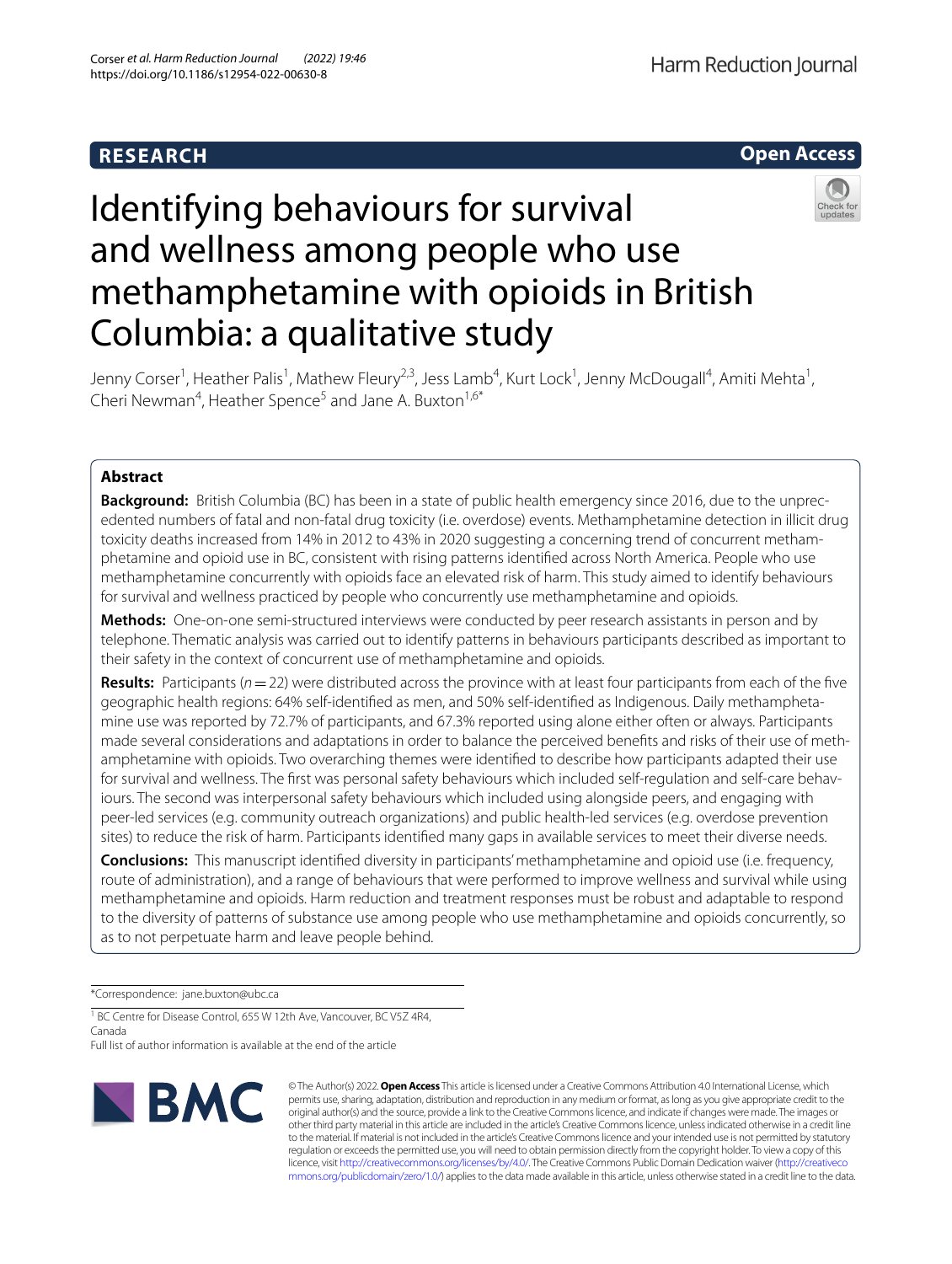**Keywords:** Opioid use, Methamphetamine use, Polysubstance use, Harm reduction, Qualitative study

# **Background**

British Columbia (BC), Canada's third most populous province, has been in a state of public health emergency since 2016, due to the unprecedented numbers of overdoses and overdose-related (illicit drug toxicity) deaths. Despite the introduction and expansion of harm reduction and treatment services in recent years, these numbers have been rising in recent years in BC, driven largely by the presence of fentanyl (a potent opioid) [[1\]](#page-10-0). For example, the death rate has nearly quadrupled since 2015, from 11.1/100,000 to 43.0/100,000 in 2021[[1\]](#page-10-0). Methamphetamine detection in illicit drug toxicity deaths increased from 14% in 2012 to 43% in 2020 [[1\]](#page-10-0) suggesting a concerning trend of concurrent methamphetamine and opioid use in BC that refects rising patterns identifed across North America [[2–](#page-10-1)[4](#page-10-2)]. Understanding changes in drug use patterns and perceptions to efectively adapt harm reduction and treatment services accordingly is critical.

Since 2012, a Harm Reduction Client Survey (HRCS) has been administered in BC in order to better understand patterns of drug use and access to services among people who use drugs in the province. Studies conducted using the 2019 HRCS data found signifcantly higher odds of methamphetamine use among people who use opioids compared to people who did not  $[5]$  $[5]$ . The most common self-reported reasons for concurrent use were self-medication, availability and preference, drug effects/ properties, and fnancial or life situation [\[6](#page-10-4)]. Although people who use opioids and methamphetamine concurrently are also more likely to own take-home naloxone kits, use observed consumption sites, and prescribe opioid agonist treatment (OAT), risks associated with the illicit drug supply persist [\[7](#page-10-5)]. For example, a recent study found that people who used stimulants and opioids concurrently in BC were more likely to experience an opioid overdose compared to people who used opioids alone[\[7\]](#page-10-5).

Recent international qualitative studies have explored motivations for concurrent methamphetamine and opioid use. They suggest a variety of perceived benefits including: using methamphetamine with opioids prolongs efects of the opioid, using together creates a more desirable experience, and opioid use can reduce the negative efects of 'comedown' after methamphetamine use [[8\]](#page-10-6); methamphetamine improves functionality while using opioids [[9\]](#page-10-7), polysubstance use is often socially infuenced, often used to cope with emotional pain, and impacted by major life events [[10\]](#page-10-8).

Despite several perceived benefts outlined in these studies in relation to the concurrent use, there are risks. Although there appears to be a dearth of evidence related to the pharmacological mechanisms of action related to concurrent methamphetamine and opioid use, there is evidence to demonstrate that methamphetamine has a longer half-life than opioids [[11\]](#page-10-9). Theoretically therefore, the timing and dosage of substances could lead to unsafe levels of drug toxicity, increasing risks of overdose, especially when the person using may be unaware of the potency of the substance or drug interactions.

Illicit fentanyl has been identifed in more than 80% of opioid samples at drug testing sites in BC and people who use methamphetamine concurrently with opioids face an elevated risk of exposure to harms [\[12\]](#page-10-10). In the absence of access to safer alternatives to the illicit drug supply, people who use methamphetamine and opioids must adapt their ways of using to be safer. Our study aimed to identify behaviours that people who concurrently use methamphetamine and opioids practice to be safe. Exploring what people who use drugs do to improve their safety while using drugs is important to better understand perceptions around risk as well as potential misperceptions. These findings can be used to develop health education and interventions to ensure these are implemented in a manner that is relevant and acceptable to people who use methamphetamine with opioids. Ultimately, this will improve the health and wellness of this population.

# **Methods**

## **Study sample and setting**

Our study uses quantitative and qualitative data collected as part of the Concurrent Use and Transition to Methamphetamine among people at risk of Overdose (CUT Meth OD) study (CIHR Funding Reference Number 170288). The CUT Meth OD study is a mixed methods study designed to investigate social and systemic factors associated with emergent trends of increased methamphetamine use and use of methamphetamine with other substances. The research team includes people holding academic and or peer research assistant (PRA) roles. PRAs were enrolled from the Professionals for Ethical Engagement of Peers (PEEP) an advisory group of people with lived and living experience (PWLLE) of substance use from across the province who consult on research and evaluation of services involving people who use drugs. PRAs were also enrolled through contacts at other local drug user groups.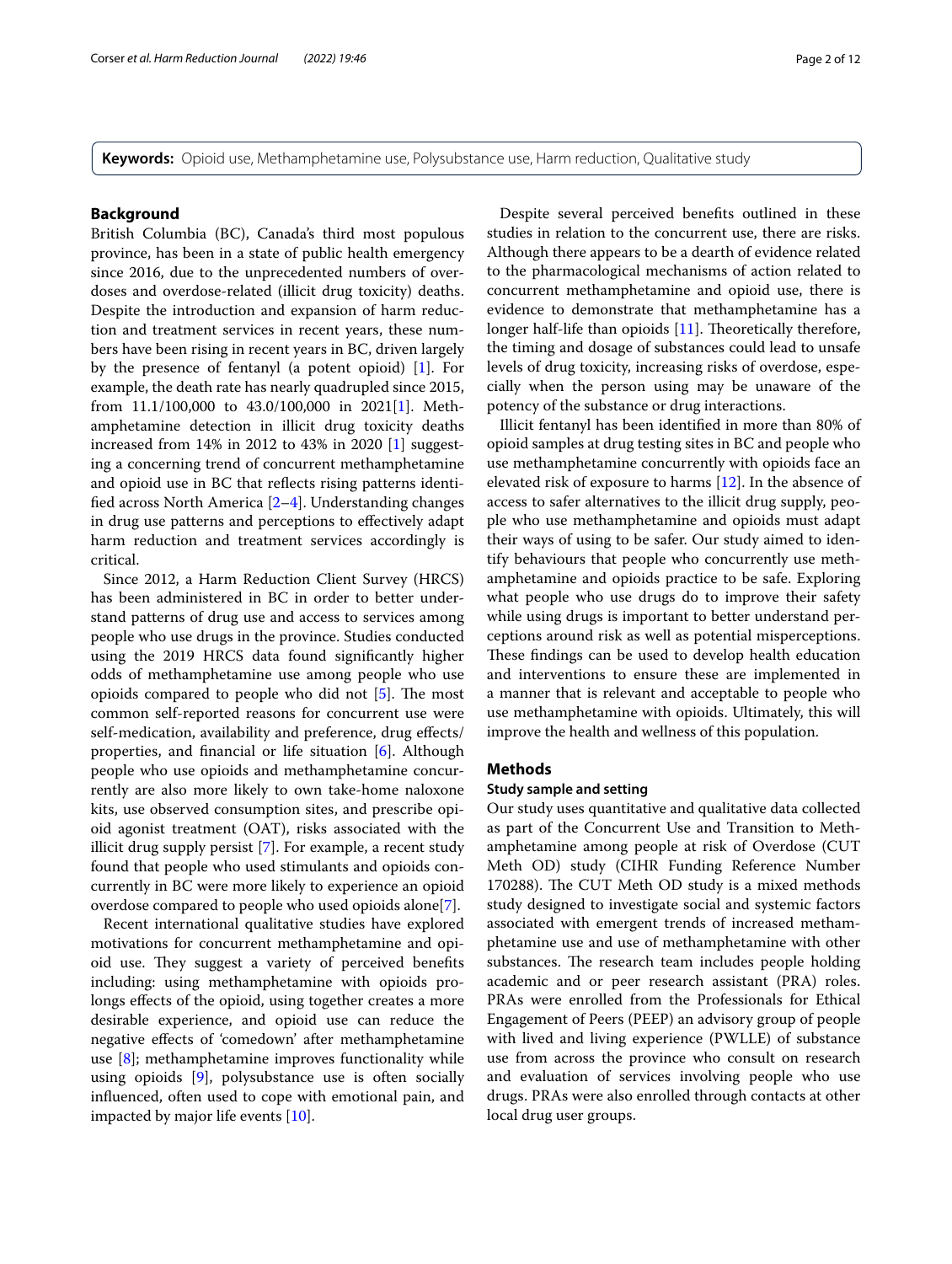Participants were initially recruited through word of mouth from peers and posters at harm reduction sites and drug user advocacy groups. Later in the study, a purposeful sampling approach was used via direct engagement with networks of PWLLE of substance use to increase diversity of representation of the sample by gender, age, ethnicity, and rural/urban residence. Participants represented all fve geographic regions of the province, and self- reported using methamphetamine with opioids, were over 16 years of age and spoke English. Following input from PRAs concurrent methamphetamine and opioid use was identifed by participants endorsing/ self-reporting using methamphetamine with (at the same time as) opioids or using one after the other.

#### **Data collection**

The interview guide was designed in collaboration with PEEP and included questions focused on participant experiences of concurrently using illicit methamphetamine and opioids in the context of an unregulated drug supply.

One-on-one semi-structured interviews were conducted by PRAs in person and by telephone. Telephone interviews have been shown to be methodologically robust for qualitative data collection [[13](#page-10-11)]. Each interview began with demographic data collection and consent. After each interview participants were each provided a \$30 cash honorarium for their contributions.

Each interview lasted approximately 30–90 min and were digitally recorded by the PRA. Recordings were labelled with an anonymous identifer and transcribed verbatim. Transcripts were then reviewed by the research team against the recordings for validation and to ensure the removal of personal identifers. Pseudonyms were subsequently assigned to each participant. Research Ethics approval for this study was received from the University of British Columbia Behavioural Research Ethics Board (REB #: H20-01475).

# **Data analysis**

Thematic analysis was carried out to identify patterns in the behaviours that participants described as important to their safety in the context of concurrently using methamphetamine and opioids  $[14]$  $[14]$ . To gain familiarity with the data, all transcripts were read and reviewed prior to beginning analysis (JC).

Data analysis proceeded as follows: frst, all data that reflected safety behaviours were identified and coded by type (e.g. self-regulation, self-care); second, the codes were analysed in search of themes and sub-themes. These themes were defned and summarized with participant quotes and presented to members of PEEP for review to ensure they were presented in a manner that was clear and respectful of the experiences of people who use illicit drugs. Themes and sub-themes were refined according to PEEP's feedback, which led to a shift in terminology from risk and resilience to survival and wellness. With continued input from members of PEEP, the fnal presentation of the data was organized into two overarching themes that refected the ways that people who concurrently use opioids and methamphetamine actively adapt their ways of using for survival and wellness: (1) personal behaviours and (2) interpersonal behaviours.

## **Results**

#### **Demographics**

A summary of the demographic and drug use characteristics of 22 participants' who reported using methamphetamine with opioids is shown in Table  $1$ . The participants were distributed across the province with at least four participants from each of the fve geographic health regions; 64% self-identifed as men, and 50% selfidentifed as being Indigenous. Participants reported preferred mode of substance use as smoking (45.5%), injecting (40.9%), both smoking and injecting (4.5%), and snorting (9.1%). Daily methamphetamine use was reported by 72.7% of participants, and 67.3% reported using alone either often or always.

## **Findings of thematic analysis**

From the data, we identifed that participants made several considerations and adaptations in order to balance the perceived benefts and risks of their use of methamphetamine with opioids. Two overarching themes were identifed to describe how participants adapted their ways of using for survival and wellness: (1) Personal safety behaviours, and (2) interpersonal safety behaviours. Personal safety behaviours encompassed behaviours that participants developed and applied to their own patterns of use that were sometimes infuenced by others, but did not require other people in order to be performed. Interpersonal safety behaviours were behaviours that involved other people or services in order to be performed (See Table [2\)](#page-3-1).

# **Personal behaviours for survival and wellness**

Participants described personal safety behaviours they took when concurrently using methamphetamine with opioids in order to optimize benefts of use and reduce perceived risks. These were often adaptive coping mechanisms practiced in order to maintain a feeling of control over their use. Participants' personal safety behaviours included efforts to self-regulate intake and to ensure that their physical needs were met before and during use (self-care).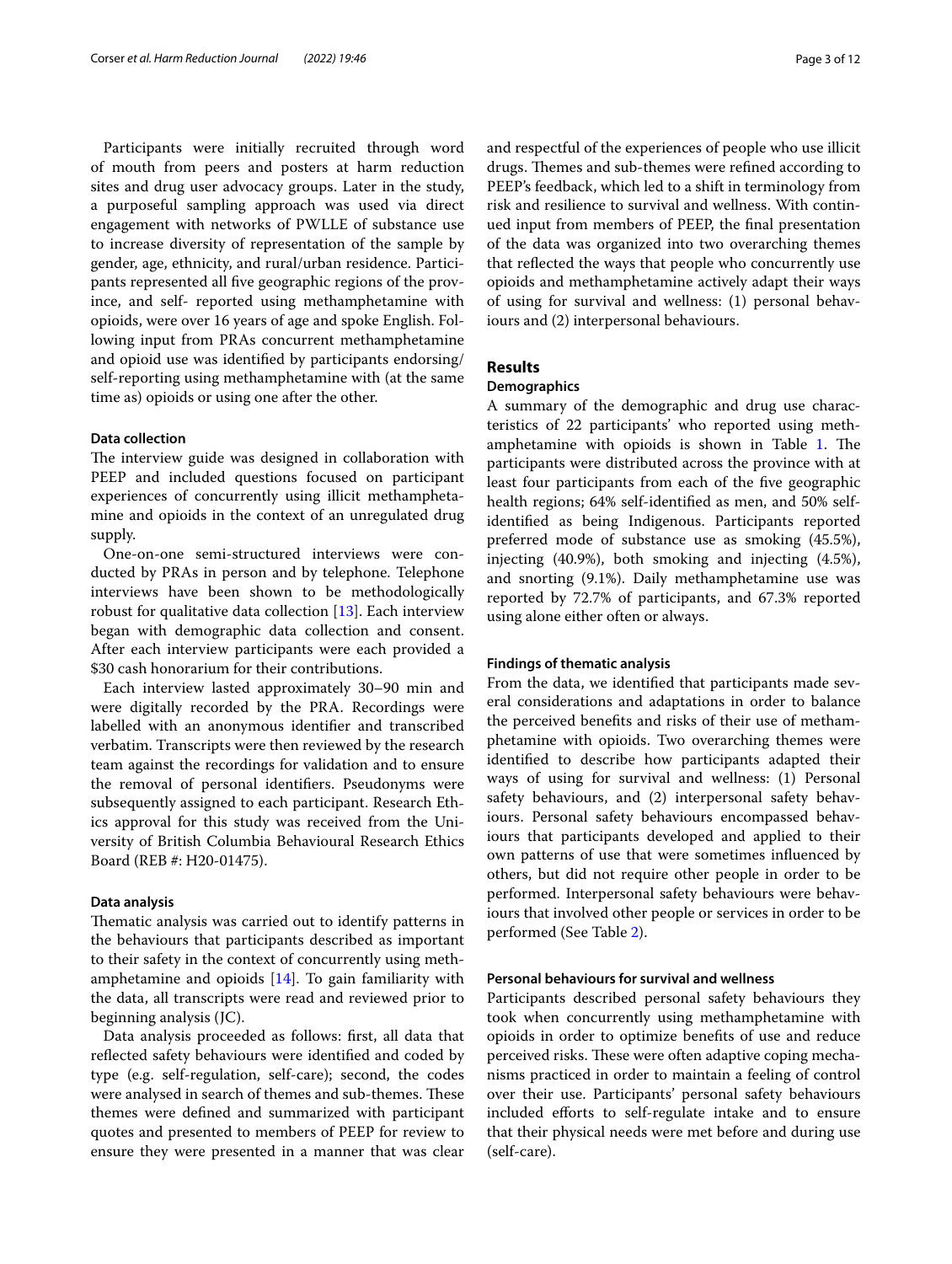<span id="page-3-0"></span>**Table 1** Demographic and substance use profle of participants  $(N=22)$ 

|                                                         | N (%)/Mean $\pm$ SD |
|---------------------------------------------------------|---------------------|
| Demographic characteristics                             |                     |
| Gender                                                  |                     |
| Man                                                     | 14 (63.6)           |
| Woman                                                   | 8(36.4)             |
| Age, years                                              | $40 \pm 11.0$       |
| Self-reported indigenous ancestry                       |                     |
| <b>First Nations</b>                                    | 5(22.7)             |
| Métis                                                   | 6(27.3)             |
| No                                                      | 11 (50.0)           |
| Health Authority of residence                           |                     |
| Fraser                                                  | 5(21.7)             |
| Interior                                                | 4 (17.4)            |
| Island                                                  | 4 (17.4)            |
| Northern                                                | 5(21.7)             |
| Vancouver Coastal                                       | 4 (17.4)            |
| Housing                                                 |                     |
| Private residence                                       | 4 (18.2)            |
| Other housing                                           | 14 (63.6)           |
| No regular place to stay                                | 4 (18.2)            |
| Employed                                                |                     |
| Yes                                                     | 8(36.4)             |
| No                                                      | 14 (63.6)           |
| Substance use characteristics                           |                     |
| Years of illicit drug use                               | $24 \pm 10.9$       |
| Years of MA use                                         | $11 \pm 8.1$        |
| Preferred route of administration for any substance use |                     |
| Smoking                                                 | 10 (45.5)           |
| Injecting                                               | 9(40.9)             |
| Snorting                                                | 2(9.1)              |
| Smoking and injecting                                   | 1(4.5)              |
| Frequency of MA use                                     |                     |
| Daily                                                   | 16(72.7)            |
| Often (not defined)                                     | 1(4.5)              |
| Few times a week                                        | 3(13.6)             |
| Few times a month                                       | 1(4.5)              |
| Once a month or less                                    | 1(4.5)              |
| Use alone                                               |                     |
| Never                                                   | 1(4.5)              |
| Rarely                                                  | 1(4.5)              |
| Occasionally                                            | 5(22.7)             |
| Often                                                   | 9 (40.9)            |
| Always                                                  | 6(27.3)             |
| Opioid overdose in last 3 months                        |                     |
| Yes                                                     | 6(27.3)             |
| No                                                      | 16 (72.7)           |
|                                                         |                     |

MA, methamphetamine; Indigenous ancestry included option of First Nations, Métis, Inuit, or no Indigenous ancestry. No participants self-reported Inuit ancestry. Gender response options were man, woman, transgender man, transgender woman, or gender expansive

No participants identifed as transgender or gender expansive (including people who identifed as transgender men, transgender women, or gender nonconfrming people)

<span id="page-3-1"></span>

| Theme                                                 | <b>Behaviour</b>                                                                                                     |
|-------------------------------------------------------|----------------------------------------------------------------------------------------------------------------------|
| Personal behaviours for sur-<br>vival and wellness    | Self-regulation via concurrent use, mode<br>of use, and moderation<br>Self-care (ensuring physical needs are<br>met) |
| Interpersonal behaviours for<br>survival and wellness | Using alongside peers <sup>a</sup><br>Engaging with peer-led services<br>Engaging with public health-led services    |

<sup>a</sup> Peer refers to friends, acquaintances, and other people who use drugs

# *Self‑regulation*

As the defning feature of our sample, all participants used methamphetamine with opioids. This was described repeatedly as a measure to achieve a sense of balance. Concurrent use of methamphetamine was described to provide a sense of stimulation while using opioids, and opioids create a sense of calming while using methamphetamine. Self-regulation refers to health behaviours described by participants to achieve and maintain a sense of balance in their personal health and wellbeing.

Some participants rationalized concurrent opioid and methamphetamine use as benefcial in terms of sensory experience, where methamphetamine use was seen to make the efect of the opioids last longer (saving money), and most importantly, concurrent use was thought to *reduce* risks of having an overdose. For example, one participant who reported regularly snorting methamphetamine and opioids described:

*To balance each other out, sort of like a yin and a yang, you know. Upper and a downer…... If you're doing some speed with your heroin, there's less chance you'll OD [overdose] on the heroin, so you're doing some speed with it as well, you know what I mean? – David*

Seeking the desired balance was sometimes reported to be difficult when using unregulated drugs. Participants described a sort of experimentation to achieve the right balance, trusting their own self-awareness as the cue to correct the dosage and feel safer.

For example, a participant who resided in a community in Northern BC described:

*Yeah, it usually depends-- the up frst and then you use the other, you'll feel the speed frst, the meth frst, and then just as that is dipping you'll feel your down high with fentanyl. Sometimes you kind of use them to get one-- 'cause if you do too much speed with meth, you get really anxiety and anxious. Sometimes you got to use a little more down just to gain that- it's like you're trying to fght to be normal - Jennifer*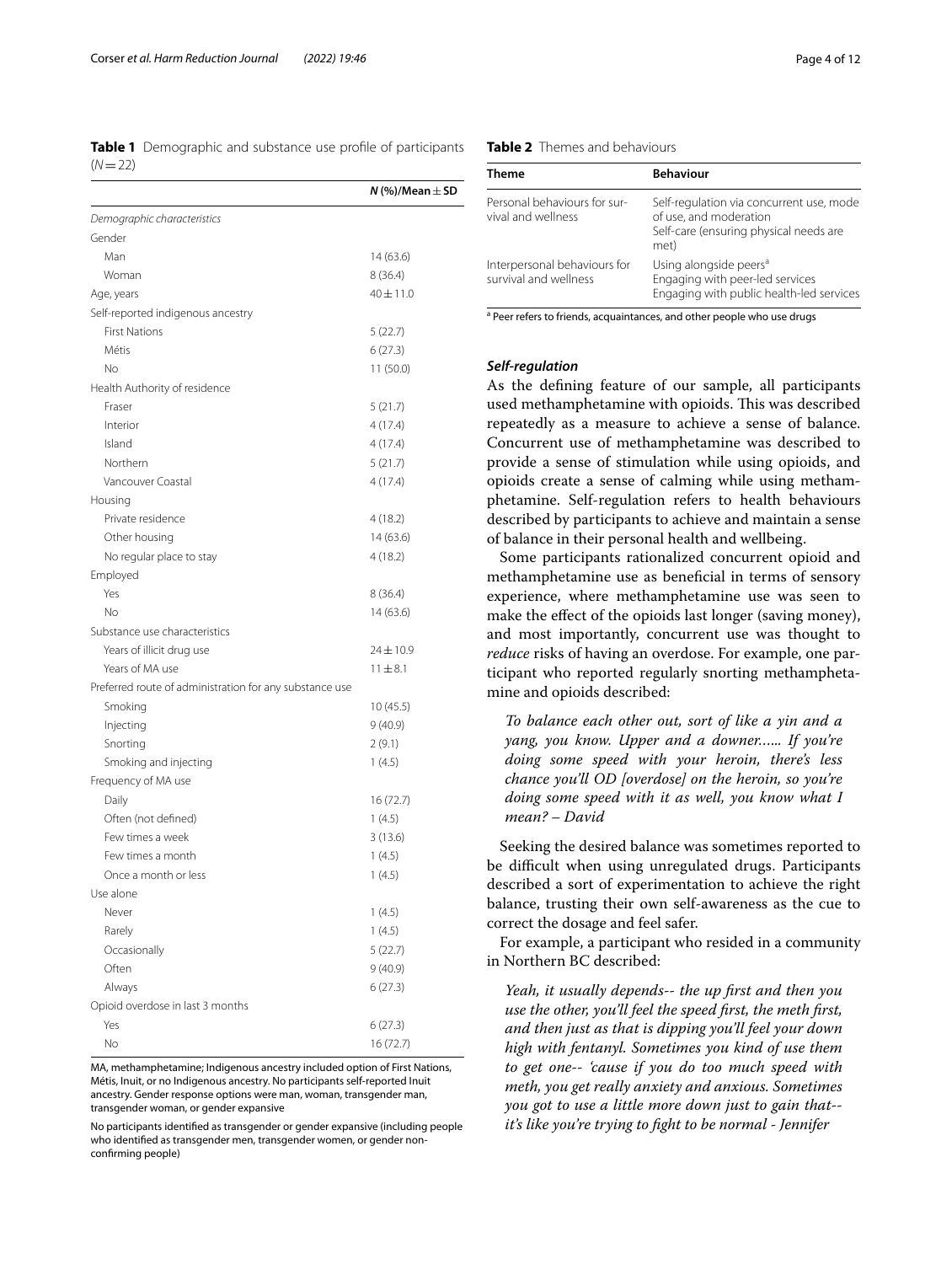Some of the participants who injected drugs described mixing methamphetamine and opioids to reduce the frequency of administration and thereby the number of injections and associated risks of infection. For example, Jennifer described:

*Yeah, and it used to be because-- I used to do them separate. I kind of actually like that better. Because it's getting hard for me to poke holes in it. It's really hard for me to fnd a vein. So why I would to do that to myself twice, right? - Jennifer*

Participants reported various routes of administration for their methamphetamine and opioid use (smoking, injecting and snorting). Each had strong justifcations for their choices that were often infuenced by perceptions of safety. Many participants stated that they were making direct efforts to self-regulate their use to reduce risks of overdosing or over-damping. Choices were often based on personal experience, or observation of others, and although many participants considered all modes of use to have risk, they often justifed their choice as what they perceived as safest for them. Participants who had witnessed overdoses or behavioural changes in their peers reported negative associations with the route of administration used by that peer and often consequently used this information to inform their own chosen route of administration.

Many participants had been at the scene of multiple overdose events and had made assumptions about risks of use associated with diferent routes of administration based on their observations. Some believed smoking to be a more dangerous route of administration for overdose risk, while others felt injecting was riskier. For example, David who reported regularly snorting methamphetamine described:

*I think injecting is the most dangerous because you can do too much easily. Most of the OD's (overdoses) I see is from shooting. I think it's potentially more dangerous than any other way because you're introducing god knows how much into your bloodstream so quickly. - David*

Route of administration was often an important aspect of the substance use experience in terms of enjoyment and safety. In particular, participants who reported using by injection often discussed the importance of safer technique in terms of both discretion and reducing health risks such as overdose and infection. For example, one woman who reported daily injection opioid and methamphetamine use stated the perceived risks of not practicing proper technique when using drugs by injection:

*If you know what you're doing and you've done it before, it shouldn't be taking that long.... cause if they miss, you can die, or you can get paralysed, all things -- all kinds of things can happen…. another thing is with methamphetamines, you have to be careful when you're injecting. It's a lot -- you can get -- if you miss, the methamphetamines is the stuf that will give you an abscess more than the down will. -Tracey*

Other participants reported pacing their use, using only small amounts at a time as a mechanism to control the risk of potential overdose:

*I don't do a lot. I'll do a little at a time and then If I need, I'll do a little more, you know. I never do a huge amount at one time 'cause that would be too dangerous for me. - David*

For some participants, perceived vulnerability to risk of harm was associated with reliability of the product. Many of the participants were confdent that the drugs from their personal supplier were consistent. *"I'm confdent in my – where I get my supply"* (Andrew), where there was doubt in the quality or a change in supplier, participants described using with extra caution. One participant who reported daily inhalation or smoking of methamphetamine and opioids stated:

*It's usually like I said, I don't just buy whatever, just of of anybody. I make sure it's somebody that I know, whatever, and I ask them if it's clean. I make sure to ask them when I'm purchasing. Is it clean? is it cut with anything? I don't just buy and use whatever, right. I'm really cautious with all this overdosing and shit going on, whatever. I have to be really cautious - Nathen*

# *Self‑care*

Nutrition, hydration, and adequate sleep were important aspects of self-care emphasized by participants in order to manage substance use. Where participants reported that their basic physical needs were not met, it was perceived that the vulnerability to overdose and other harms of illicit substance use increased. As methamphetamine and opioid were used concurrently by these participants, they described a range of challenging effects including lack of motivation to conduct daily tasks, decreased day-to-day functioning, and hypervigilance. Participants reported that the concurrent use of methamphetamine and opioids contributed to reduced desire to sleep or eat, but participants made special efforts to ensure selfcare to reduce harms associated with their substance use. One participant spoke about the negative effects of sleep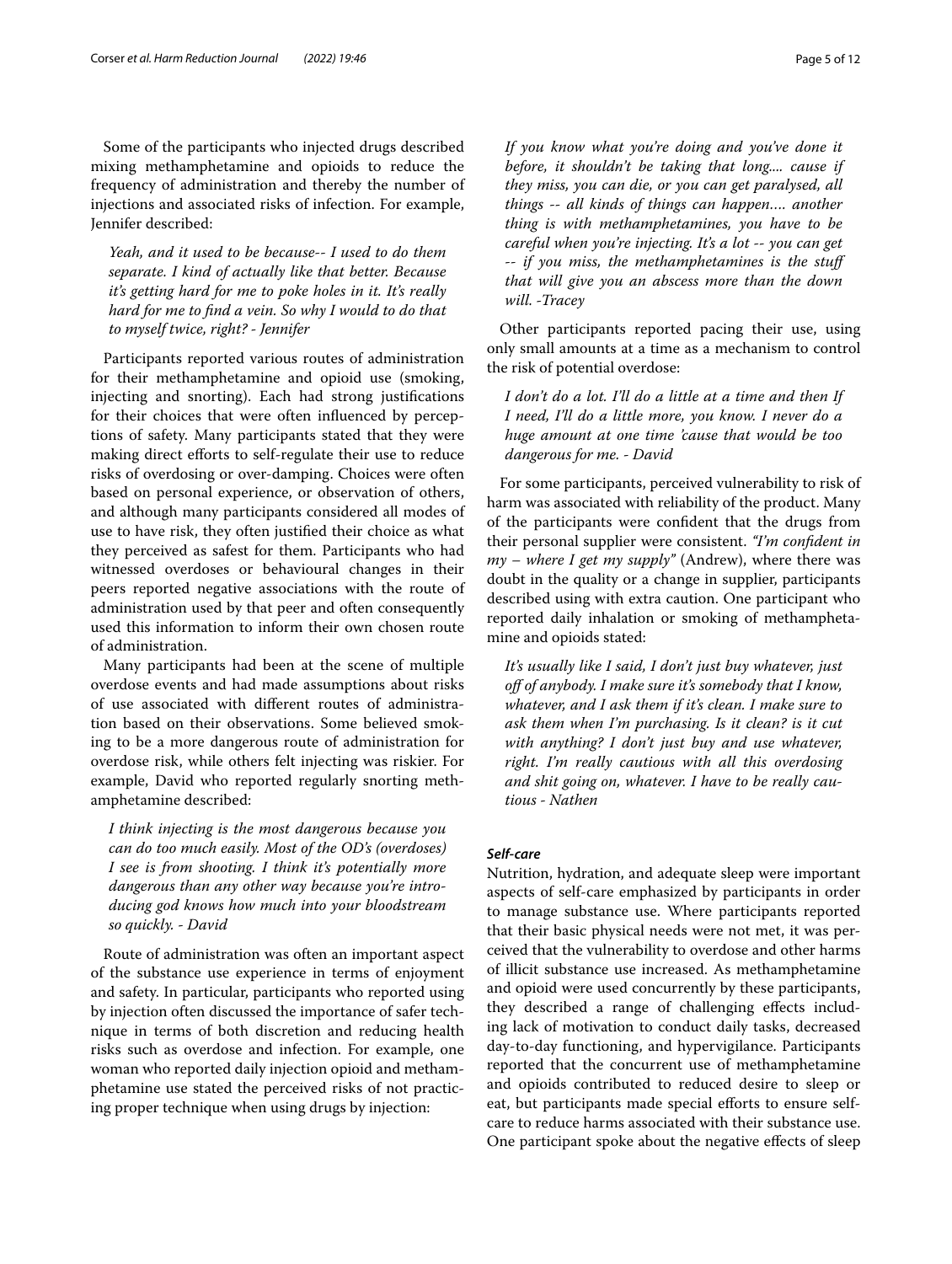deprivation and stressed the importance of ensuring adequate sleep to protect their mental health:

*If you eat and you sleep every night, you're okay. You can function and that's what I do. I sleep every night and I also make sure I eat. - Anita*

Sometimes the inclusion of self-care into their daily routine was described as being something that had to be consciously self-enforced even when this was counter to their physical feelings. One participant who reported using methamphetamine and opioids daily and reported increasing their use at social events where they may stay up for multiple days, stated:

*I do make sure I eat. Even if I have to force myself, I still eat because I can't just go around, whatever, without any energy…. I'm like, yeah, well, fucking I'm not like you guys, I can't just fucking live solely of meth – Nathen*

For people experiencing homelessness and unemployment, ensuring access to basic needs, including food and sleep, was more challenging. Another participant who had experienced homelessness and was now housed in a private residence noted:

*Yeah, the longer you stay awake, the longer-- yeah, your body starts shutting down quite fast on you... Sleep and eat. That's the difference is having a place and sleeping and eating. – Anita*

Access to these basic needs was also reported as challenged by inadequate and unreliable income. Lack of funds to support access to methamphetamine and opioid use often meant that participants' supply of substances was irregular, which contributed to periods of increased vulnerability in terms of sleep deprivation and poor nutrition, often directly associated with the experience of withdrawal.

Participants each balanced the costs and benefts of their methamphetamine and opioid use alongside the cost of meeting their other basic needs. For some participants, balancing the cost of the substances along with the cost of their basic needs meant making decisions about which substance to prioritize. For example, one woman who reported daily methamphetamine use described sometimes having to make the decisions to prioritize her need for fentanyl, food, and a place to sleep over the use of methamphetamine:

*I have the power to say no, and-- when I have fentanyl in my system. Or when I just think back and- where I just think back, think back in the clock- what happened when you did this last time. You had no food in your system and you just did a shot*  *of meth and-- yeah, no drug-- you had no fentanyl and no means to get any fentanyl or food or a place to sleep...- Darlene*

## **Interpersonal behaviours for survival and wellness**

Many participants noted the importance of community or peer support. While personal safety behaviours were enacted based on perceived vulnerability to risk and self-efficacy to control the risk, interpersonal safety behaviours appeared to be more complex. The supportive community must be found, feel safe, and accessible and be aligned with one's personal needs so that agency is preserved. This could be in the form of a friendship group or services that are led by peers or public health professionals.

## *Using alongside peers*

Participants in the present study reported either engaging with peers for support, or desiring peer support. The experiences of using alongside peers varied across the province. For example, participants who resided in more rural regions spoke of seeking communities where their drug use was more accepted and where the drug supply was more reliable. For example, one participant living in a small town in the north of the province described the challenges of using drugs in that community compared with larger urban centres in the south of the province.

*The difference is, is that there's no help here. There's* no nothing. The drugs are bad. They're more expen*sive - Jennifer*

For those participants who reported having peers who also used opioids and/or methamphetamine, there seemed to be a sense of safety in belonging to a group. This security was not only protective of health risks, but of not experiencing isolation in their routine of substance use. Some participants reported keeping a limited peer group, including only a small number of trusted contacts. For example, one participant who smoked methamphetamine and opioids daily reported sharing drugs and equipment with his close group of peers:

*My group of friends I use with are pretty small, right, so it's not like I'm sharing with everybody who walks up or anything – James*

When a peer group was not available, or behavioural changes and vulnerability to stigma were perceived as being more serious or concerning than the risk of overdose, participants described needing to hide their drug use. Concealing use by using alone was described as a safety behaviour that helped to mitigate risk. For example, one participant reported not wanting to be in the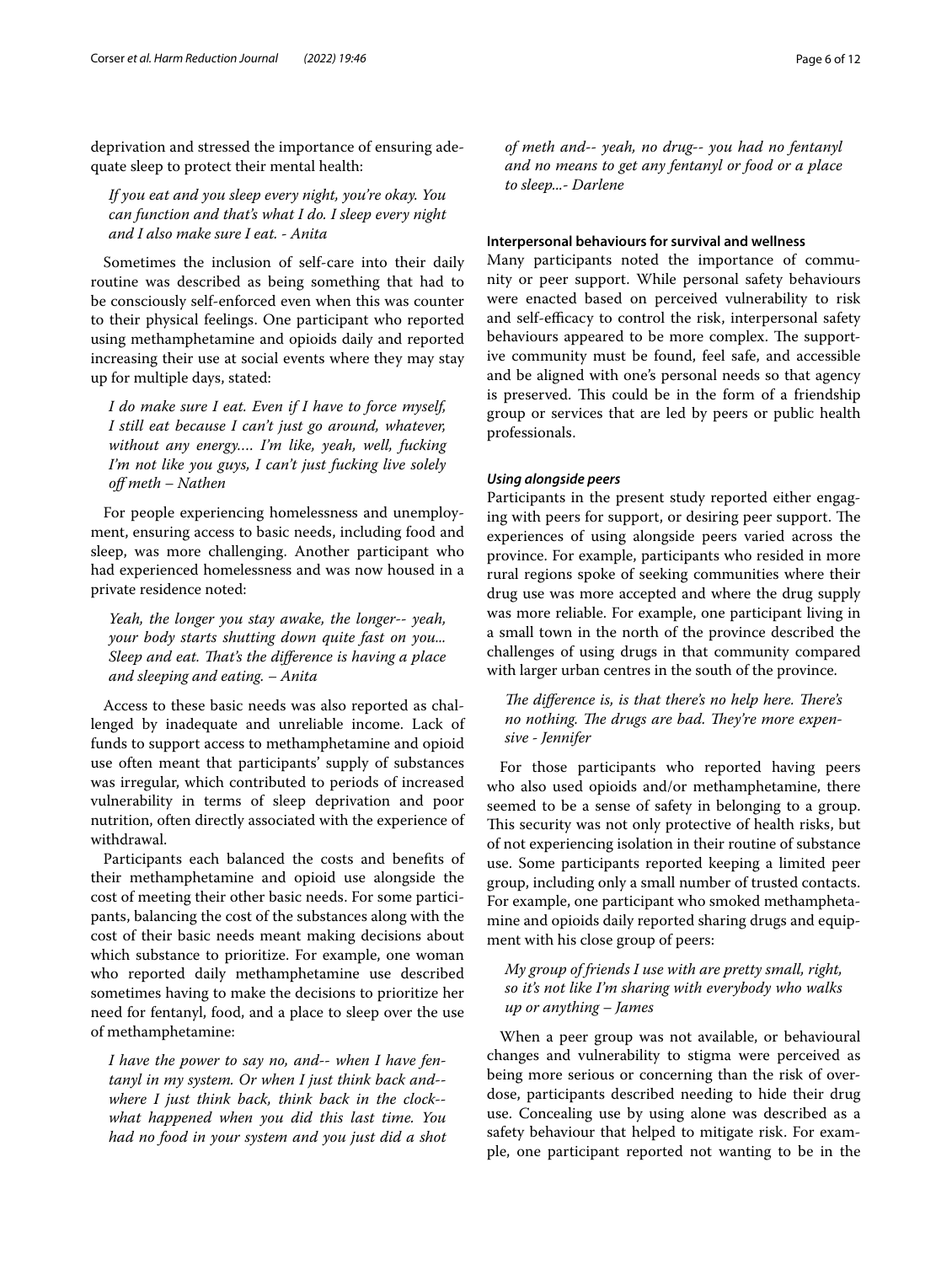community or with others when he used due to the efects his substance use had on him:

*If I've used too much like, I become faily… and sometimes I just -- it becomes very apparent which means I'm not very, like, I don't like to be out in the community very much - Andrew*

where overdose was perceived as the more salient risk, however, using alone was considered a high-risk behaviour. The phrase, "don't use alone", was also a common sentiment shared by participants. It must be noted, however, that according to some participants, in order to use with others, one must feel safe doing so. This following quote illustrates how one participant described how people who use drugs sometimes have to weigh the risks of stigma associated with admitting drug use to others with the risks of overdosing. In the following quote, Jennifer, a peer advocate working to encourage others not to conceal their own drug use, explains how people who use drugs sometimes have to weigh the risks of stigma associated with admitting drug use to others with the risks of overdosing.

*You don't want anyone to fnd out you're using because they look down on you so much because of lack of knowledge and lack of education. People*  don't understand. They think that, they don't understand what opiate addiction *is*. They don't under*stand that this person can't get up and go to work normally without using the opiate. So they think that it's a choice. So because of the stigma, people hide it. And I have a thing, that if you hide it, you die. Because if you don't-- if you're in the bathroom hiding it and you don't tell your family you're using it, nobody's going to check on you. Nobody's going to make sure you're okay. If they hear a bump in your bedroom they're not going to come look. - Jennifer*

#### *Engaging with peer‑led services*

A number of peer-led harm reduction services (i.e. supervised consumption sites, overdose prevention sites, community outreach organizations) are available in communities across BC. Some of the participants in the present study were employed by peer-led services. This provided purposeful work and opportunities for community engagement. This engagement allowed participants to reduce risks for one another, but also supported participants to self-regulate their methamphetamine/ opioid use. For example, one woman who was employed providing peer-led harm reduction services explained the meaning she found in her work, and the subsequent reductions in her own use:

*I think when I was really depressed and before I got this job doing—helping people, I started using a lot more. But now that I feel better about myself I defnitely use less. -Jennifer*

Participants outlined a strong sense of solidarity and responsibility for mutual protection and provided tools to help one another seemed to reduce the risk of harm. Having naloxone and knowing how to use it was spoken of as a basic and fundamental responsibility among participants. For example, one man outlined accessing naloxone not only for his own protection, but also to protect his peers:

*I always make sure, like, I got my kits, the Narcan kits and everything. I got 6 of them in my bag all the time. Because it's not just me. It's, like, all my brothers and sisters. And I always make sure everybody's ok…. I got all my frst aid (certifcations). - Michael*

Many of the participants noted that because illicit drugs are unregulated, the content or potency of each sample is unreliable. Some participants described placing confdence in their "dealer", trusting them, as their peers, to vouch for their own supply. Indeed, one participant who sold drugs stated that it was *"part of my ethical thing"* to try the product before selling it to *"make sure it's not going to harm anybody"* -Oliver.

In this way, in the context of our study, peer support was described as extending beyond the immediate group of peers to a sense of responsibility to and trust in other connections within the wider community. One participant further explained that he would not sell a product that he would not use himself and would only purchase a supply from his own trusted peers:

*I don't use as much as I used to, but I still use. And I don't buy unless I know somebody that – unless it's somebody I know. I used to sell it myself, whatever, and I wouldn't sell what I wouldn't smoke myself, right - Nathen*

# *Engaging with public health‑led services*

In addition to discussions of the behaviours they practice individually, or with the support of peers, there was some discussion among participants about engagement with services provided by public health (e.g. overdose prevention services, drug checking services, etc.). In many cases, participants shared a hesitancy to engage with these services, and there were a wide range of reported experiences with such services.

Those who were aware of, and comfortable using, drug checking facilities reported positive experiences with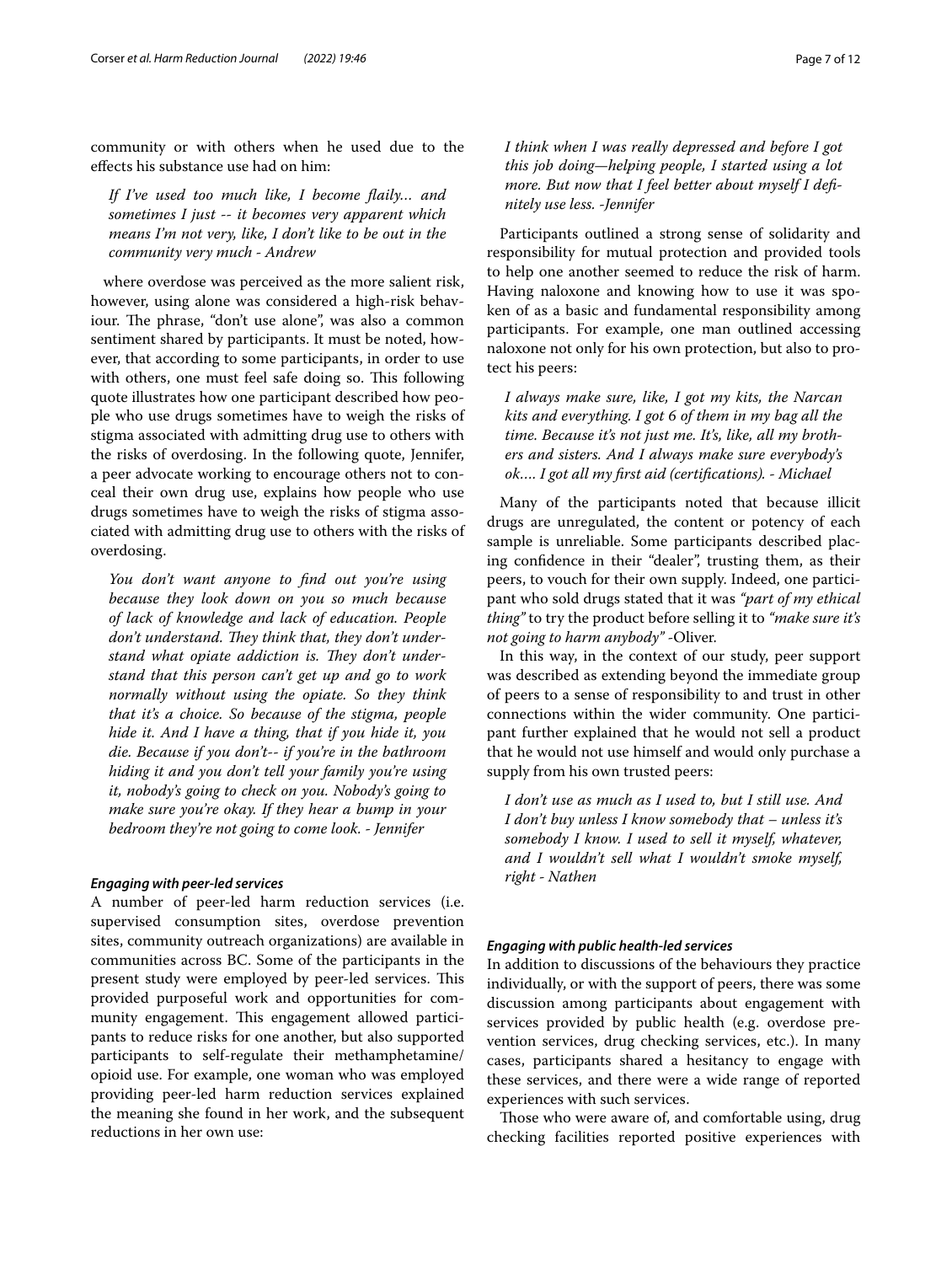these services. For example, one woman who reported daily injection of both opioids and methamphetamine reported appreciating having access to services that would tell her exactly what substances were detected in her samples:

*Yeah they have drug testing at all these injection sites at diferent times. And you know what. If the one doesn't have it, the other one will. It really does help … they actually have the test where it will tell you specifcally what is exactly in the damn things instead of just saying yes for one thing, you know what I mean? So it's better to go to those -Tracey*

Participants reported accessing harm reduction sites such as supervised consumption sites (SCS) and overdose prevention services (OPS) to reduce risk of harm. Nevertheless, many participants noted limitation in these services, for example, a lack of services for people who do not inject their drugs (i.e. who use by other routes of administration such as smoking). In some cases, participants reported adapting their modes of use to be able to access the services given the risk of harm if using alone (and not accessing the service) was so high. For example, one participant reported:

*I know people who started injecting just because of that and that's bad… now they inject because they can be with [the service] yeah, so they can do it safely. Because nobody wants to die. And it's scary. It is 'cause it could happen to anybody. And not much you can do about it. There really isn't many steps you can take on your own to make it safe. The only steps we can take are fnding someone to be with you. - Jennifer*

Other services include pharmacotherapies and detoxifcation programmes. Reported experiences of these services were mixed. For example, one participant outlined the desire to access detox and then treatment, but that the timing of these services being available never seemed to line up for her:

*It would be benefcial if you could get it all lined up so that you could go to detox, stabilization and then out to treatment. But I'm pretty sure, like, ffty percent of the time that that doesn't happen. – Carla*

Another participant reported an overall lack of services in their rural community, whereby the only form of support available to people who use drugs was the psychiatric ward at the local hospital:

It is. There's no support. The only place you can go *here—if you decide you want to stop doing drugs in the middle of the night or even during the day and*  *you go for help, the only place you can go is the psych ward. And who—I'm not going to the psych ward.*  Like, who goes to the psych ward by choice to get off *drugs? - Jennifer*

Some participants reported that in cases where they were able to access services they experienced stigmatization from health care providers. Those who had a positive experience of services tended to stress the importance of being heard and validated for their individual experience and being provided with fexible treatment options that aligned with their goals. Participants expressed that feeling safe and supported through engagement with any service is paramount to achieving positive outcomes:

One man who sought out access to opioid agonist treatment reported being heard and cared for by the health care providers he was engaged with and that this helped him achieve progress:

*Yeah, it was a big decision to just even put yourself into the hands of the healthcare professionals, but they really did take care of me and really did hear me. And I came with the right reasons, and I got -- I made some super progress – Robert*

While some participants described their attempts at accessing harm reduction and treatment services for both their opioid and stimulant use, in many cases, the need for intervention or support relating to reducing illicit stimulant use, specifcally, was lacking. For example, one participant described:

The doctor here said we usually see people's meth use *go down when they're on, like, when they fnally get of fentanyl or whatever and stuf and they're using methadone. They said they usually see the meth use go down but the doctor I was seeing before for Suboxone didn't really say anything else about it. She was just, like, oh, so you're still using meth? And I was, like, yeah. And she's, like, okay. And that was that.- Fiona*

Some participants described having access to prescribe pharmaceutical alternatives to the illicit drug supply as helping to reduce their illicit substance use. Experiences with these medications were mixed and prescribed alternatives of opioids and stimulants were reported as not always being available or meeting participants' needs. For example, one participant described preferring to smoke stimulants, and therefore, not fnding the currently available stimulant to be a suitable option for him:

*Like even to date, the only reason I still smoke [methamphetamine] is because I enjoy it. I could get, I can't remember what It's called, but it's like Dexedrine or something.... There's actually a pharma-*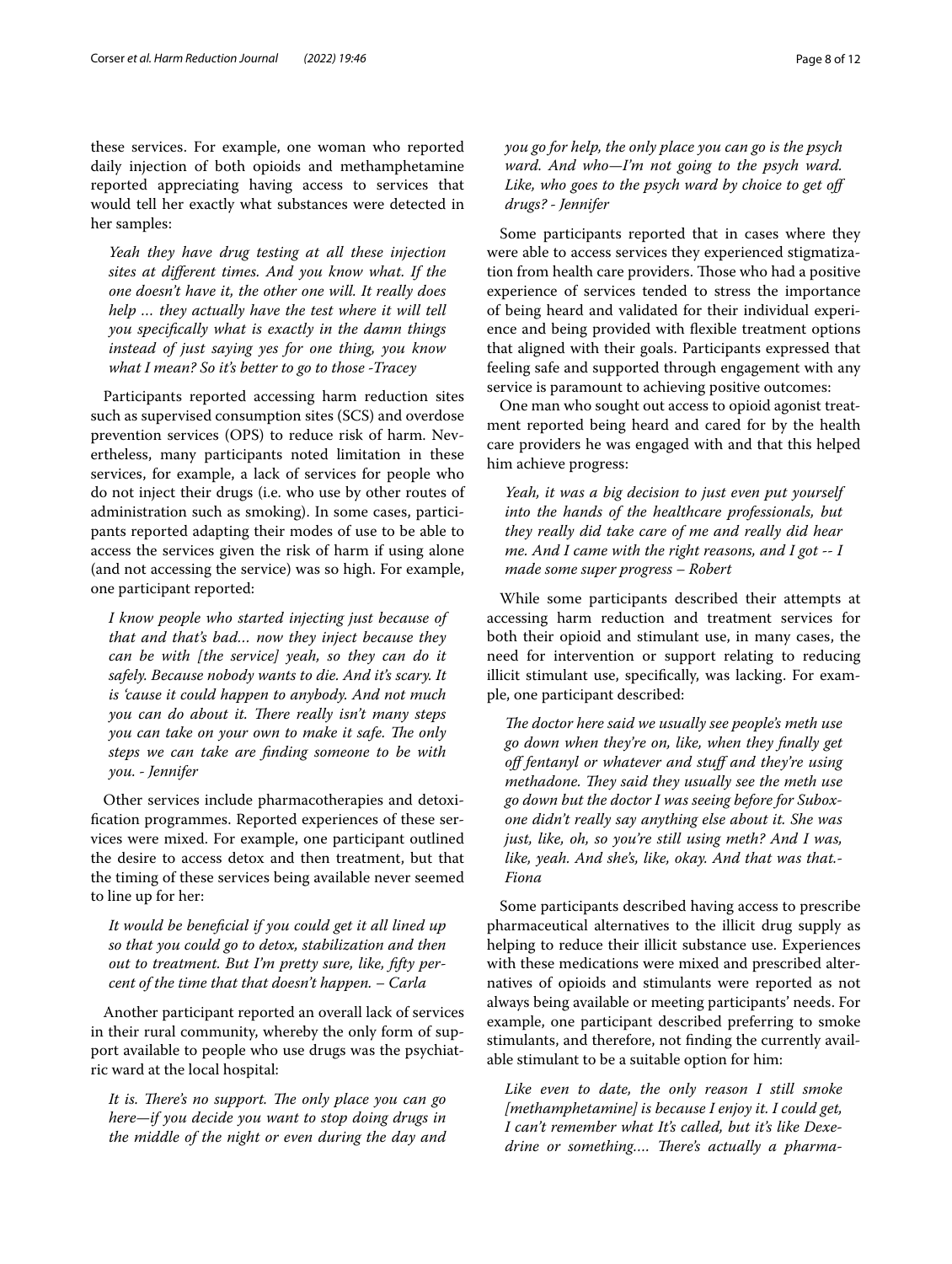*ceutical replacement, but I don't want it. I want to smoke meth. -Wesley*

Other participants described a preference for a prescribed rather than illicit stimulant, based on the view that it was safer than methamphetamine. For example, one participant described:

*It's a lot, like, you feel a lot nicer with it [Dexedrine] than you do with, like, even just the diference of that and meth.... It's like it doesn't hang around in your system as long, it feels like. Like you don't have as much toxins obviously, right. -Adam*

One woman who had attention deficit hyperactivity disorder (ADHD) symptoms described the benefts she experienced when accessing a prescribed stimulant (using a family member's prescription). However, she was not able to secure a prescription for herself:

*So I took 3 days' worth of [Dexedrine] -- I got back taxes done, my house was clean, I was on the level. My life was going good, so I told the doctor that and I asked for another prescription and they said no. - Paula*

# **Discussion**

Our study found that people who use methamphetamine with opioids adapted their patterns of use for their own survival and wellness and for that of their peers. This included personal behaviours to modify their use via self-regulation and self-care strategies and utilize interpersonal behaviours, including relying on peers and service providers to promote survival and wellness. The beliefs that supported participants' behaviours were generated through direct experience or from observation of peers. The focus on survival and wellness as responses to risk among participants of our study is aligned well with recent studies that have emphasized the importance of shifting away from a focus on "risks". Likened to the responses of participants in our study, this literature focuses on the resilience practiced in the daily lives of people who use drugs [\[15](#page-11-1)], whereby people become active agents of harm reduction for themselves and their communities [[16\]](#page-11-2).

Risk of harm from illicit substance use is produced through interactions between individuals and the physical, social, economic, and policy environments in which they live  $[17]$  $[17]$  $[17]$ . People who use drugs make choices around their use to manage these risks. For example, perceived risks of illicit substance use have, in prior studies, been shown to impact choice of drug(s), dosages, motivations to use, and modes of use; peer supports and improvements in self-efficacy have been found to be the main areas of focus for strategies to reduce potential risks [[18\]](#page-11-4). Some misconceptions [[6\]](#page-10-4) about concurrent use of methamphetamine with opioids were noted. For example, some participants believed that using methamphetamine with opioids could protect them from opioid overdose, while others justifed their preferred mode of use (i.e. route of administration) based on perceptions of safety. In the present study, more participants reported smoking methamphetamine or opioids (45.5%) than injecting  $(40.9\%)$ . This was consistent with the overall population included in the 2019 HRCS where more than 60% of participants reported smoking heroin or fentanyl in the prior 3 days  $[19]$  $[19]$ . Traditionally, smoking has been promoted as safer than injecting due the reduced risk of blood-borne infection [\[20](#page-11-6), [21](#page-11-7)]. Recent data from the BC Coroners Service, however, show an increase in illicit drug toxicity deaths where smoking was identifed as the route of administration (from 28% of deaths in 2017 to 40% in 2019) [[22\]](#page-11-8). More research is required to consider the various nuances of diferent modes of use and associated risks in the context of an illicit unregulated drug supply. It is the responsibility of public health practitioners, researchers, and advocates to ensure these fndings are made widely available through educational campaigns so that people who use drugs can be supported to make informed decisions about their substance use, including route of administration.

People who concurrently use methamphetamine and opioids appear to be a growing population in BC [\[7](#page-10-5)] and among people who use drugs more broadly in North America. It is important that the unique risks of concurrent methamphetamine and opioid use, especially in the context of an unregulated illicit drug supply, be well communicated to people who use these substances. Furthermore, strategies for wellness and survival in this context must also be widely shared. In our study, many participants reported relying on peers and peer-led services for support and education. Prior studies of health behaviour change have demonstrated the efectiveness of peer-supported interventions in promoting change [\[23](#page-11-9)]. As such, in BC, there is an important role for peers with lived experience of methamphetamine and opioid use to lead education eforts and to promote wellness within this population. Such education could be delivered through pre-existing peer-run harm reduction services, which have been shown to promote service engagement and improve health and social outcomes [\[24\]](#page-11-10).

In our study, there was a strong reliance among most participants on peers to monitor use. Participants also often reported relying on their source of drugs, noting that having a trusting relationship with the person selling them their supply was an important behaviour for safety.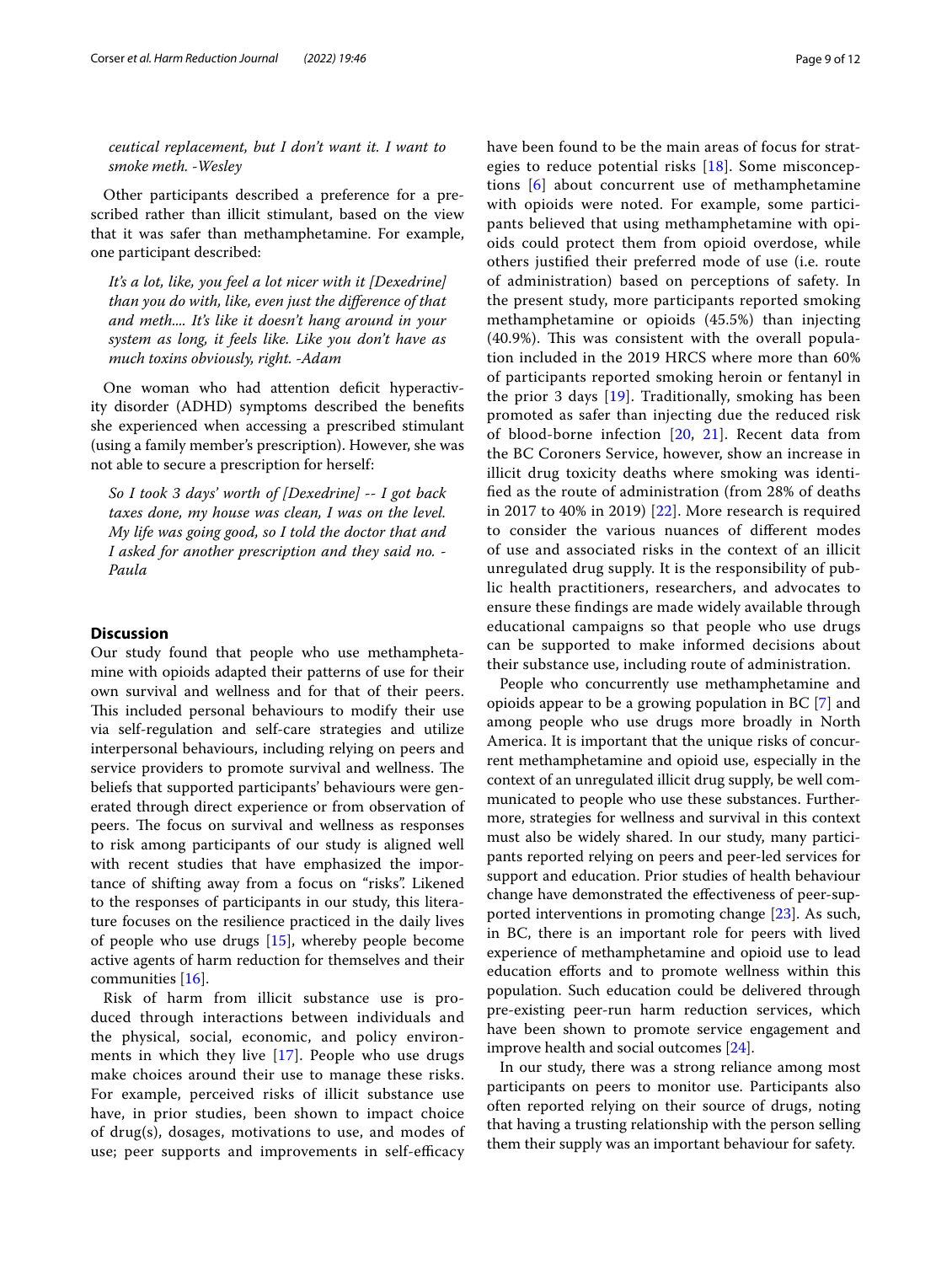While it is important to highlight the risk of harm that persists within an unregulated supply, trusting relationships can serve as a means of information-sharing and social support. Nevertheless, the contents of the supply often remain unknown even to the person selling them [[25\]](#page-11-11). In BC, the illicit drug supply is associated with increasing numbers of drug toxicity events and deaths, and people who use both methamphetamine and opioids face compounded risk of drug toxicity [[26\]](#page-11-12). While the reliance on peers to communicate with one another, and to supervise one another's use represents an important behaviour practiced to support survival and wellness, given the volatility of the drug supply in BC, safety and survival remain a challenge. As such, there are increasing calls in the province to scale up harm reduction and treatment interventions for those interested in accessing them [\[27](#page-11-13), [28\]](#page-11-14).

Harm reduction and treatment interventions for people who use methamphetamine with opioids were discussed by participants in the sub-theme "*engaging with public health services*". There were a number of examples of diffculties with accessing or engaging with these services as expressed by participants. For example, more services were reported to be available for those who injected methamphetamine or opioids, leaving those who used via other routes (i.e. smoking) underserviced. Furthermore, participants in the present study were currently engaging in both methamphetamine and opioid use together, and services for concurrent use were lacking. While some participants discussed desires for increased access to treatment (e.g. opioid agonist treatment), some participants' narratives were not centred around goals of abstinence. Instead, many discussions focused on practicing behaviours that allowed them to survive and to seek wellness while they maintained the use of both methamphetamine and opioids. In the absence of abstinence as a goal, public health interventions must be centred on providing supports that help people stay safe.

As identifed in prior studies of people who concurrently use stimulants and opioids [\[29](#page-11-15)[–31](#page-11-16)], our study sample had diverse patterns of opioid and methamphetamine use, including varying frequencies and routes of administration. Across this diversity, the sample consistently practiced a range of behaviours to promote their own survival and wellness, and that of their peers. In BC, Canada, and North America, there are increasing calls for the provision of a safer supply of drugs, including both opioids and methamphetamine  $[32-34]$  $[32-34]$  $[32-34]$ . Greater access to safe drugs would reduce the overwhelming burden placed on people who access the illicit supply of drugs to consistently practice safer behaviours that reduce the potential risks of harm. Interventions seeking to further support people who use methamphetamine and opioids, not just in fostering survival and wellness but also in promoting safety, must be adaptable and diversifed in order to respond to the various preferences of drug types and routes of administration [\[35\]](#page-11-19) refected among this population.

There are a number of limitations of our study to consider. Despite having recruited participants from across the province, with various levels of engagement in harm reduction services, who engage in various frequencies, modes of administration of opioids and methamphetamine participants might not be representative of all people who use methamphetamine with opioids in BC. Nevertheless, participants represented all geographic regions of the province, and participants also refected a diversity of historical and current patterns and routes of opioid and methamphetamine use (e.g. smoking, snorting, injecting, etc.).

Furthermore, while the study included a mix of people who identifed as men, and as women, no participants identifed as transgender men, transgender women, or gender non-conforming. Future research studies could be focused on understanding the unique methamphetamine and opioid use behaviours and strategies for survival and wellness practiced in this population. One half of participants self-reported Indigenous ancestry, including First Nations and Métis. As services are expanded to meet the harm reduction and treatment needs of people who concurrently use methamphetamine and opioids, it will be critical for researchers, clinicians, and decision-makers to work with a diversity of Indigenous peoples and communities to create services that are equitable and accessible and culturally safe for Indigenous people who use drugs [\[36](#page-11-20), [37\]](#page-11-21).

In studies of self-reported substance use, stigma and social desirability bias might limit the degree of openness to which participants are willing to discuss their personal substance use. While this is possible within the context of our study, we have attempted to minimize these potential sources of bias by having interviews conducted by peer researcher assistants (PRAs) and researchers who were able to connect with the participants and engage in open and trusted conversation that allowed for the collection of rich data. Furthermore, engagement with the PEEP consultation and advisory committee helped to reframe the focus away from safety and risk, towards survival and wellness. This refocus not only reduces the potential stigmatization of drug use as necessarily risky, but also allows for an account of the skilful ability and expertise held by people who use methamphetamine and opioids to actively adapt their behaviours to promote survival and wellness for themselves and their communities. This involvement helped to ensure that the research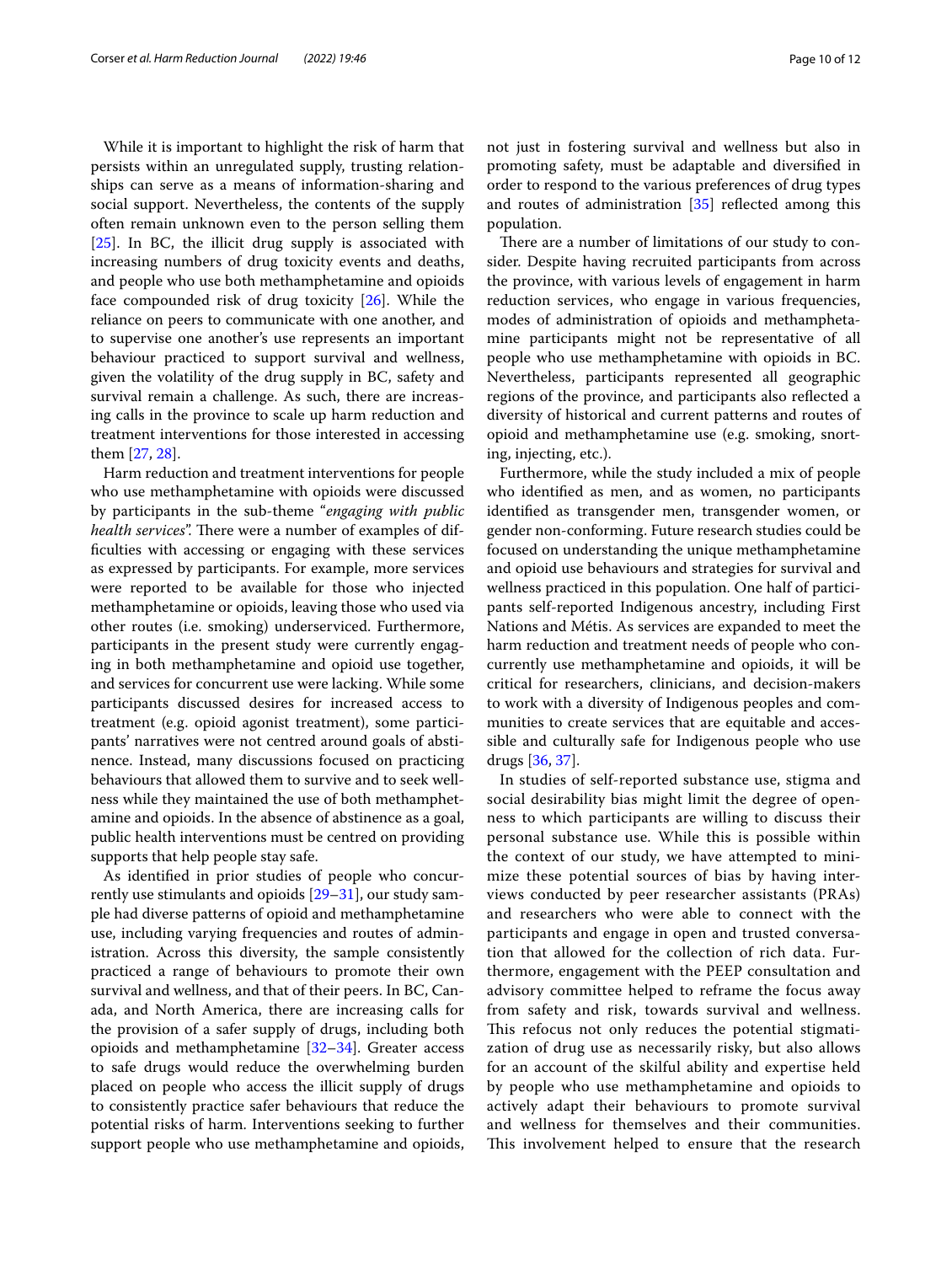question and analysis were refective of the lived experiences of people who use drugs.

# **Conclusion**

This manuscript identified diversity in participants' methamphetamine and opioid use (i.e. frequency, route of administration), and a subsequent range of behaviours that were performed to improve wellness and survival while using methamphetamine and opioids. Some of participants' behaviours were practiced individually, while others relied on a community of peer support, or public health service provision. Nevertheless, participants identifed many gaps in available services to meet their diverse needs. In the context of an unregulated illicit drug supply in BC that is associated with increasing toxicity-related events and deaths, harm reduction and treatment responses must be robust and adaptable to respond to the diversity of patterns of substance use among people who use opioids and methamphetamine concurrently, so as to not perpetuate harm and leave people behind.

#### **Abbreviations**

CUT Meth OD: Concurrent Use and Transition to Methamphetamine among persons at risk of Overdose; OAT: Opioid agonist treatment; PEEP: Professionals for Ethical Engagement of Peers; PRA: Peer research assistant; PWLLE: People with lived and living experience of substance use; PWUD: People who use drugs.

#### **Acknowledgements**

The authors respectfully acknowledge that they live and work on the unceded traditional territory of the Coast Salish Peoples, including the traditional territories of x<sup>w</sup>maθkwa' am (Musqueam), Skwxw u7mesh (Squamish), and Sali lwata { (Tsleil-Waututh) Nations and that the interviews were conducted across what is now known as British Columbia on the unceded traditional territories of over 200 diverse First Nations communities and the Métis Nation BC. We would like to thank peer research assistants (PRAs) harm reduction sites; drug user advocacy networks including, the Vancouver Area Network of Drug Users (VANDU) and the Society for Narcotic and Opioid Wellness (SNOW) for their contributions in collecting study data for CUT Meth OD project. The authors are also grateful to the members of Professionals for Ethical Engagement of Peers (PEEP) who revised the manuscript and provided their feedback.

#### **Author contributions**

JC completed data analysis. JC, HP, KL completed manuscript write up and review. AM and MF completed data collection, interpretation, and manuscript review. JB completed study design, manuscript write up and review, and all authors reviewed and approved the fnal manuscript.

#### **Funding**

This project was funded by Canadian Institutes of Health Research (CIHR) (Funding Reference #170288) Concurrent Use and Transition to Methamphetamine among persons at risk of OverDose (CUT Meth OD) grant.

#### **Availability of data and materials**

Data sharing is not possible at this time given we do not have ethical approval from our REB, nor consent from study participants to share transcripts.

#### **Declarations**

#### **Ethics approval and consent to participate**

The study was approved by University of British Columbia Office of Behavioural Research Ethics (#H20-01475). All participants consented to participate.

#### **Consent for publication**

Not applicable (only pseudonyms included).

#### **Competing interests**

The authors declare that they have no competing interests.

#### **Author details**

<sup>1</sup>BC Centre for Disease Control, 655 W 12th Ave, Vancouver, BC V5Z 4R4, Canada. <sup>2</sup> Faculty of Health Sciences, SFU, Blusson Hall, Room 11300, 8888 University Drive, Burnaby, BC V5A 1S6, Canada. <sup>3</sup> First Nations Health Authority, 1166 Alberni St, Vancouver, BC V6E 1A5, Canada. 4 PEEP- BC Centre for Disease Control, 655 W 12th Ave, Vancouver, BC V5Z 4R4, Canada. <sup>5</sup>KANDU - Kelowna Area Network of Drug Users, Kelowna, Canada. <sup>6</sup>School of Population and Public Health, UBC, 2206 E Mall, Vancouver, BC V6T 1Z3, Canada.

#### Received: 21 March 2022 Accepted: 8 May 2022 Published online: 19 May 2022

#### **References**

- <span id="page-10-0"></span>1. Illicit Drug Toxicity Deaths in BC January 1, 2011–December 31, 2021. [https://www2.gov.bc.ca/assets/gov/birth-adoption-death-marriage-and](https://www2.gov.bc.ca/assets/gov/birth-adoption-death-marriage-and-divorce/deaths/coroners-service/statistical/illicit-drug.pdf)[divorce/deaths/coroners-service/statistical/illicit-drug.pdf.](https://www2.gov.bc.ca/assets/gov/birth-adoption-death-marriage-and-divorce/deaths/coroners-service/statistical/illicit-drug.pdf)
- <span id="page-10-1"></span>2. Ellis MS, Kasper ZA, Cicero TJ. Twin epidemics: the surging rise of methamphetamine use in chronic opioid users. Drug Alcohol Depend. 2018;193:14–20.
- 3. Glick SN, Burt R, Kummer K, Tinsley J, Banta-Green CJ, Golden MR. Increasing methamphetamine injection among non-MSM who inject drugs in King County, Washington. Drug Alcohol Depend. 2018;182:86–92.
- <span id="page-10-2"></span>4. Al-Tayyib A, Koester S, Langegger S, Raville L. Heroin and methamphetamine injection: an emerging drug use pattern. Subst Use Misuse. 2017;52(8):1051–8.
- <span id="page-10-3"></span>5. Papamihali K, Collins D, Karamouzian M, Purssell R, Graham B, Buxton J. Crystal methamphetamine use in British Columbia, Canada: a crosssectional study of people who access harm reduction services. PLoS ONE. 2021;16(5):e0252090.
- <span id="page-10-4"></span>6. Steingberg A, Mehta A, Lukac C, Buxton J. Exploring motivations for concurrent use of uppers and downers among people who access harm reduction services in BC: a thematic analysis based on fndings from the 2019 HRCS. In: *Canadian centre on substance use conference.* 2020.
- <span id="page-10-5"></span>7. Lukac CD, Steinberg A, Papamihali K, Mehta A, Lock K, Buxton JA. Correlates of concurrent use of stimulants and opioids among people who access harm reduction services in British Columbia, Canada: fndings from the 2019 Harm Reduction Client Survey. Int J Drug Policy. 2022;102:103602.
- <span id="page-10-6"></span>8. Palmer A, Scott N, Dietze P, Higgs P. Motivations for crystal methamphetamine-opioid co-injection/co-use amongst community-recruited people who inject drugs: a qualitative study. Harm Reduct J. 2020;17(1):14.
- <span id="page-10-7"></span>Baker R, Leichtling G, Hildebran C, Pinela C, Waddell EN, Sidlow C, Leahy JM, Korthuis PT. "Like Yin and Yang": perceptions of methamphetamine benefts and consequences among people who use opioids in rural communities. J Addict Med. 2021;15(1):34–9.
- <span id="page-10-8"></span>10. Dangerfeld Ii DT, Heidari O, Cooper J, Allen S, Lucas GM. Motivations for opioid and stimulant use among drug using black sexual minority men: a life course perspective. Drug Alcohol Depend. 2020;215:108224.
- <span id="page-10-9"></span>11. Ciccarone D. Stimulant abuse: pharmacology, cocaine, methamphetamine, treatment, attempts at pharmacotherapy. Primary Care Clin Of Pract. 2011;38(1):41–58.
- <span id="page-10-10"></span>12. Drug Checking Dashboard. drugcheckinginbc.ca
- <span id="page-10-11"></span>13. Drabble L, Trocki KF, Salcedo B, Walker PC, Korcha RA. Conducting qualitative interviews by telephone: lessons learned from a study of alcohol use among sexual minority and heterosexual women. Qual Soc Work. 2016;15(1):118–33.